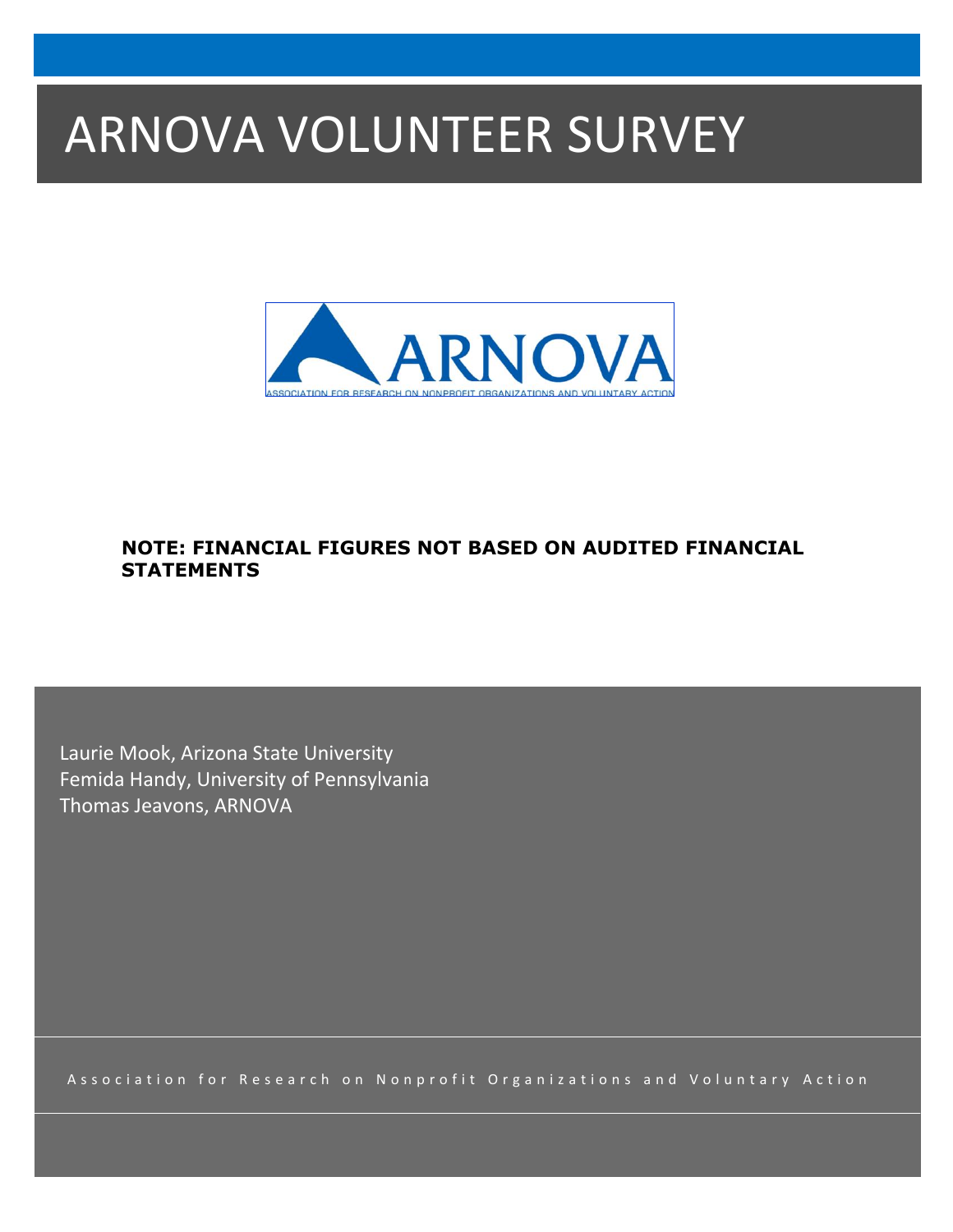## **EXECUTIVE SUMMARY**

#### **ARNOVA SURVEY covering the period July 1, 2010 to June 30, 2011**

A few years ago, the University of Toronto in association with ARNOVA conducted an online survey on the volunteer contributions of ARNOVA volunteers. This survey was undertaken in response to a motion passed at the 2004 ARNOVA membership meeting to account for the contribution of members' volunteer activities to ARNOVA's health and vitality.

At the 2008 ARNOVA conference in Philadelphia, there was a motion put forth and passed in the membership meeting to continue this process and recognize volunteer contributions in the annual report. To do this, an online survey will be conducted yearly, asking questions about volunteer activities with ARNOVA.

The 2011 survey was conducted by a team consisting of Laurie Mook, Arizona State University, Femida Handy of the University of Pennsylvania, and Thom Jeavons, Executive Director of ARNOVA.

Data were collected during the period July 15 to September 15, 2010, by an electronic survey administered through Survey Monkey to 1,354 ARNOVA members. Twenty-six email addresses were invalid, and one survey was unusable, resulting in a final total of 323, a response rate of 25%.

The key results of the survey for the fiscal period July 1, 2010 to June 30, 2011 were:

- 144 respondents indicated they had volunteered for ARNOVA during the fiscal year. Hours were reported by 141 of them, totaling 5,365. Volunteer hours for NVSQ activities were analyzed separately, resulting in an addition of 3,291 hours, for a grand total of 8,656. This is the equivalent to 4.76 full-time equivalent positions.
- The volunteers in this study contributed \$15,807 in non-reimbursed out-ofpocket expenses and the equivalent of an estimated \$286,600 in hours volunteered, for a total of  $$302,407.<sup>1</sup>$
- The volunteer contributions represent 66 percent of the total activity hours (paid and unpaid), and 33 percent of all incoming resources.

 $\overline{a}$ 

 $<sup>1</sup>$  All monetary figures are reported in USD.</sup>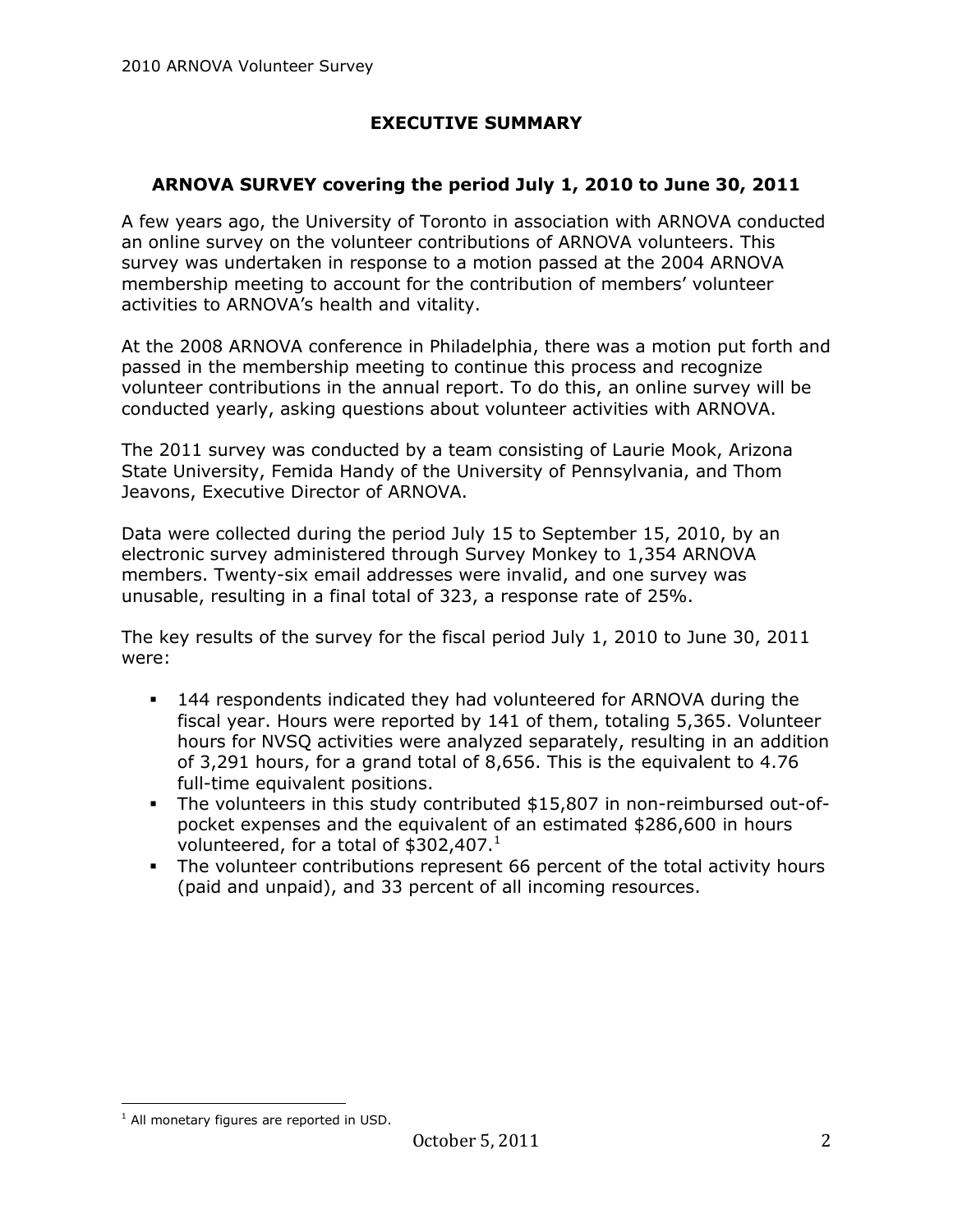#### **ARNOVA SURVEY covering the period July 1, 2010 to June 30, 2011**

A few years ago, the University of Toronto in association with ARNOVA conducted an online survey on the volunteer contributions of ARNOVA volunteers. This survey was undertaken in response to a motion passed at the 2004 ARNOVA membership meeting to account for the contribution of members' volunteer activities to ARNOVA's health and vitality (see Appendix A).

At the 2008 ARNOVA conference in Philadelphia, there was a motion put forth and passed in the membership meeting to continue this process and recognize volunteer contributions in the annual report. To do this, an online survey will be conducted yearly, asking questions about volunteer activities with ARNOVA.

The 2011 survey was conducted by a team consisting of Laurie Mook, Arizona State University, Femida Handy of the University of Pennsylvania, and Thom Jeavons, Executive Director of ARNOVA.

#### **Respondent Characteristics**

Data were collected during the period July 15 to September 15, 2010, by an electronic survey administered through Survey Monkey to 1,354 ARNOVA members. Twenty six email addresses were invalid, and one survey was unusable, resulting in a final total of 323, a response rate of 25%..

Of the 323 respondents, 142 (44%) indicated they had never volunteered for ARNOVA, 37 (11%) had volunteered for ARNOVA in the past but were not volunteering currently, and 144 (45%) had volunteered in the period covered by the survey (referred to as current volunteers).

The majority of respondents reside in the United States (84%), as do current volunteers (89%). Seventy-nine percent self-identified as White non-hispanic, as did 77% of current volunteers.

Institutionally, 62% of respondents are faculty or staff at an academic institution, while 23% are students; for current volunteers these percentages are 80% and 12% respectively.

By gender, 62% of respondents are female and 38% male; those indicating that they currently volunteer for ARNOVA are 58% female and 42% male.

The average length of membership in ARNOVA for all respondents was 7.6 years. For current volunteers, this was 11.2 years; for non-volunteers, 4.7 years.

#### **Findings: Hours reported on the survey**

In total, 5,365 hours were reported by 141 respondents (Table 1) for the fiscal year ending June 30, 2011,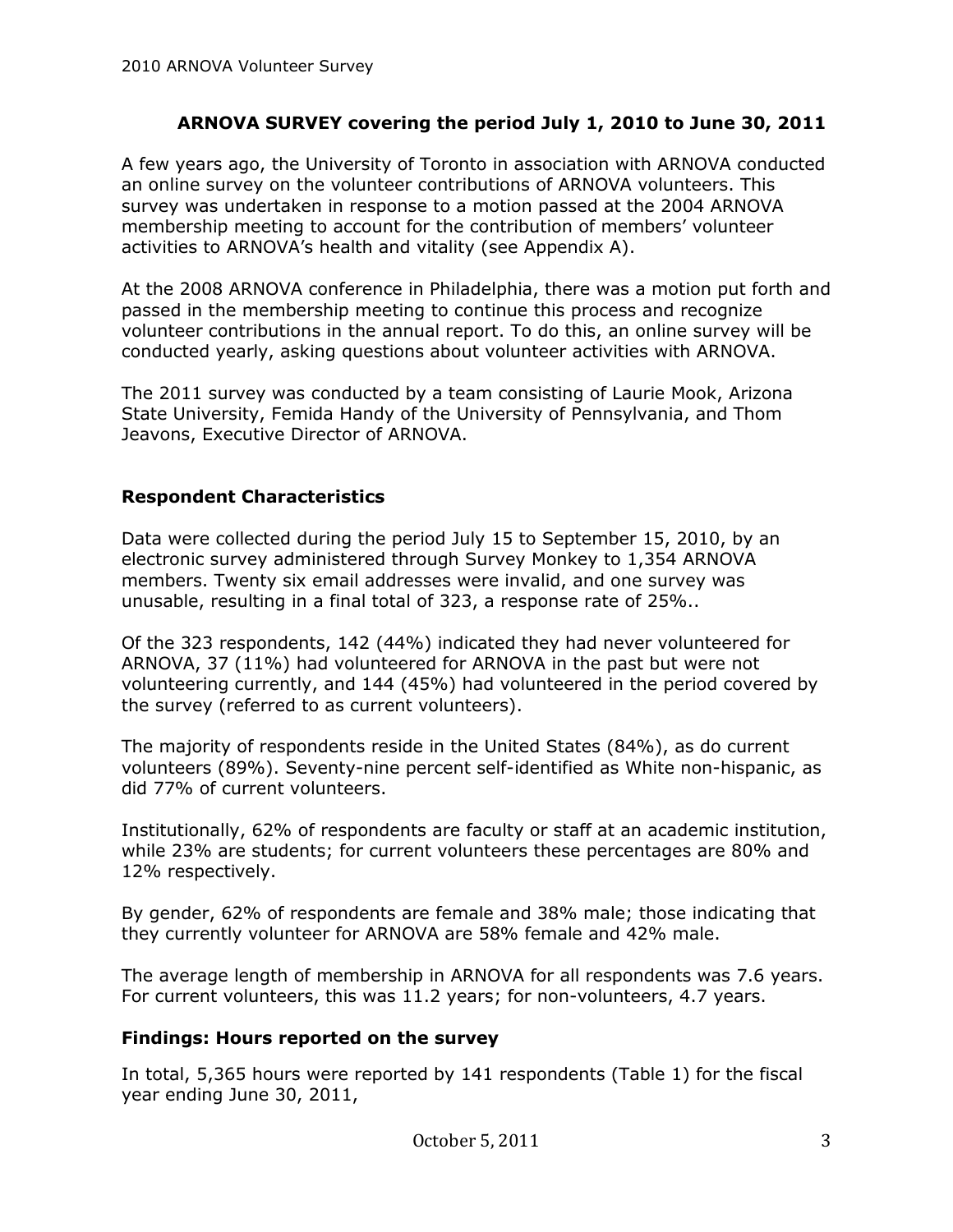| <b>Category</b>            | <b>Respondents</b> | <b>Hours</b> | $\frac{0}{0}$ |
|----------------------------|--------------------|--------------|---------------|
|                            |                    |              | <b>Hours</b>  |
| Hours: Board of Directors  | 16                 | 931          | 17%           |
| Hours: Committees          | 53                 | 1,068        | 20%           |
| Hours: Annual conference   | 17                 | 329          | 6%            |
| organizing                 |                    |              |               |
| Hours: Annual conference   | 27                 | 367          | 7%            |
| proposal reviewing         |                    |              |               |
| Hours: Other annual        | 33                 | 349          | 7%            |
| conference activities      |                    |              |               |
| Hours: NVSQ related        | 76                 | 1,093        | 20%           |
| activities                 |                    |              |               |
| Hours: Other publications- | 3                  | 9            | 0.2%          |
| related activities         |                    |              |               |
| Hours: Social media        | 6                  | 187          | 3%            |
| Hours: Special Interest    | 27                 | 516          | 10%           |
| Groups                     |                    |              |               |
| Hours: Fundraising not     | $\overline{2}$     | 20           | 0.4%          |
| included elsewhere         |                    |              |               |
| Hours: Membership          | 5                  | 31           | $1\%$         |
| recruitment                |                    |              |               |
| Hours: Other               | 14                 | 465          | 9%            |
| <b>TOTAL</b>               |                    | 5,365        | 100%          |

**Table 1: Breakdown of volunteer hours, July 1, 2010 to June 30, 2011**

In addition, hours are contributed to the association journal, Nonprofit and Voluntary Sector Quarterly (NVSQ). For this time period, NVSQ processed 276 submissions. For each submission, there are 3 reviewers, and on average a paper that is sent back for revisions is submitted 3 times before it is published. To estimate the number hours contributed to NVSQ, we estimated 15 hours for each paper, for a total of 4,140 hours. As 72 respondents to the survey already indicated contributions of 849 hours related to reviewing manuscripts for NVSQ, we added an additional 3,291 hours to the hours from the survey. The grand total of hours therefore was 5,365 plus 3,291, or **8,656**. At this time, it is not possible to know how many of the reviews were done by ARNOVA members, and how many from reviewers outside ARNOVA.

To place a monetary value on volunteer hours, we used values from the National Current Employment Statistics survey of the U.S. Bureau of Labor Statistics for the professional organizations subsector (NAICS code 81392). This category comprises organizations primarily engaged in advancing the professional interests of their members and the profession as a whole. The hourly rate for those involved in this category for the period July 1, 2010, to June 30, 2011 was \$33.11 per hour (U.S. Bureau of Labor Statistics, 2010). Using this hourly rate,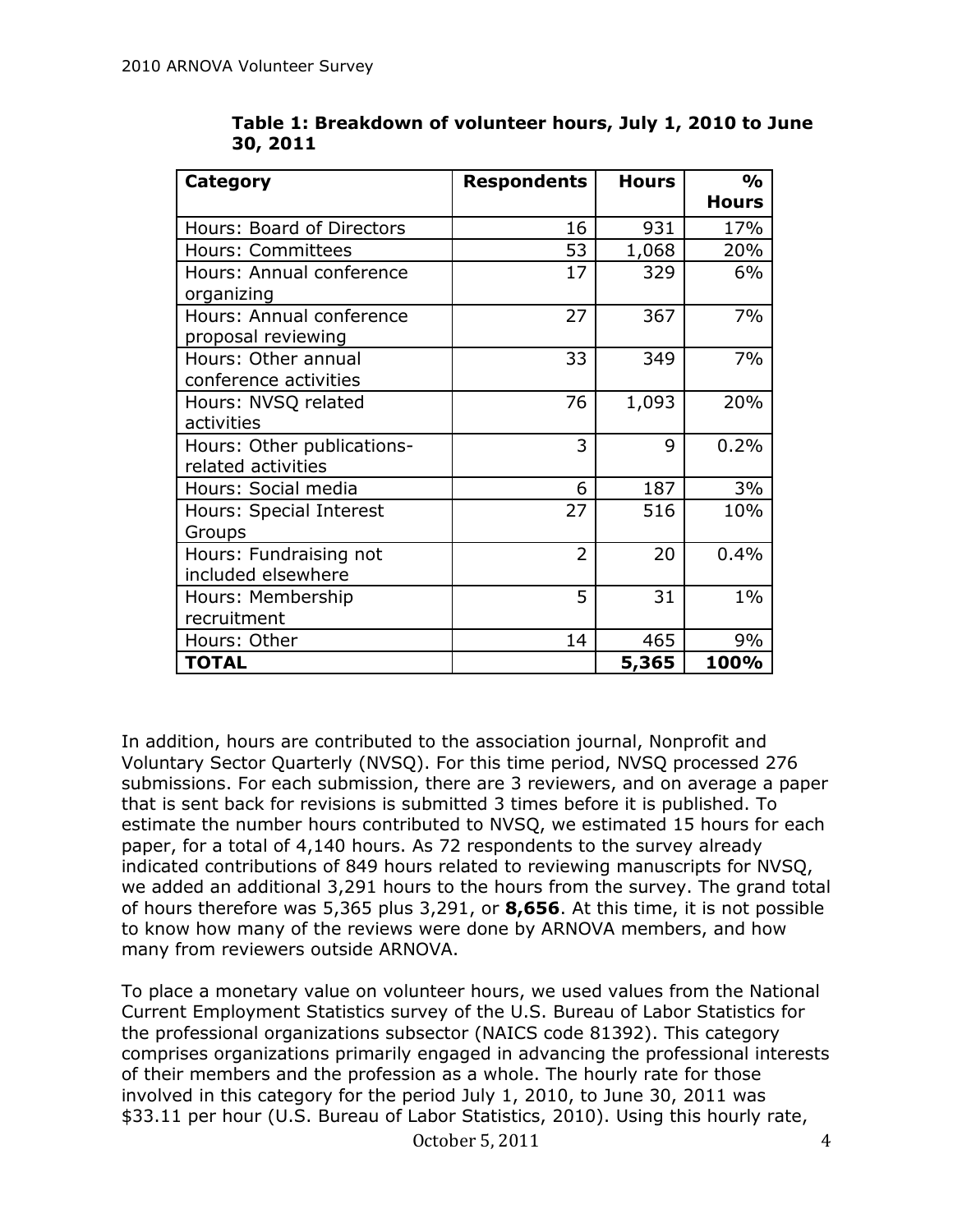the comparative market value of volunteer contributions for the year would be estimated as \$**286,600**. 2

## **Findings: Out-of-pocket expenses**

Many volunteers pay for expenses out of their own pocket without requesting reimbursement. This can be a significant contribution to the organization. ARNOVA volunteers were asked on the survey if they contributed out-of-pocket expenses and 38% indicated they had, in the total amount of **\$15,807**.

When considering the financial and in-kind resources of the organization, volunteer hours and out-of-pocket expenses together (\$286,600 + \$15,807 = \$302,407) account for 23 percent of the total\* (Figure 1). This figure shows that volunteer contributions, both monetary and non-monetary, provide the organization with significant resources that should be counted in its overall performance. **[\*based on unaudited financial statements]**



**Figure 1: ARNOVA Resources: July 1, 2010 to June 30, 2011**

Another way of looking at the significance of volunteer contributions is to examine the proportion that volunteers contribute to the overall human resources

 $\overline{a}$ <sup>2</sup> All monetary figures are reported in USD.